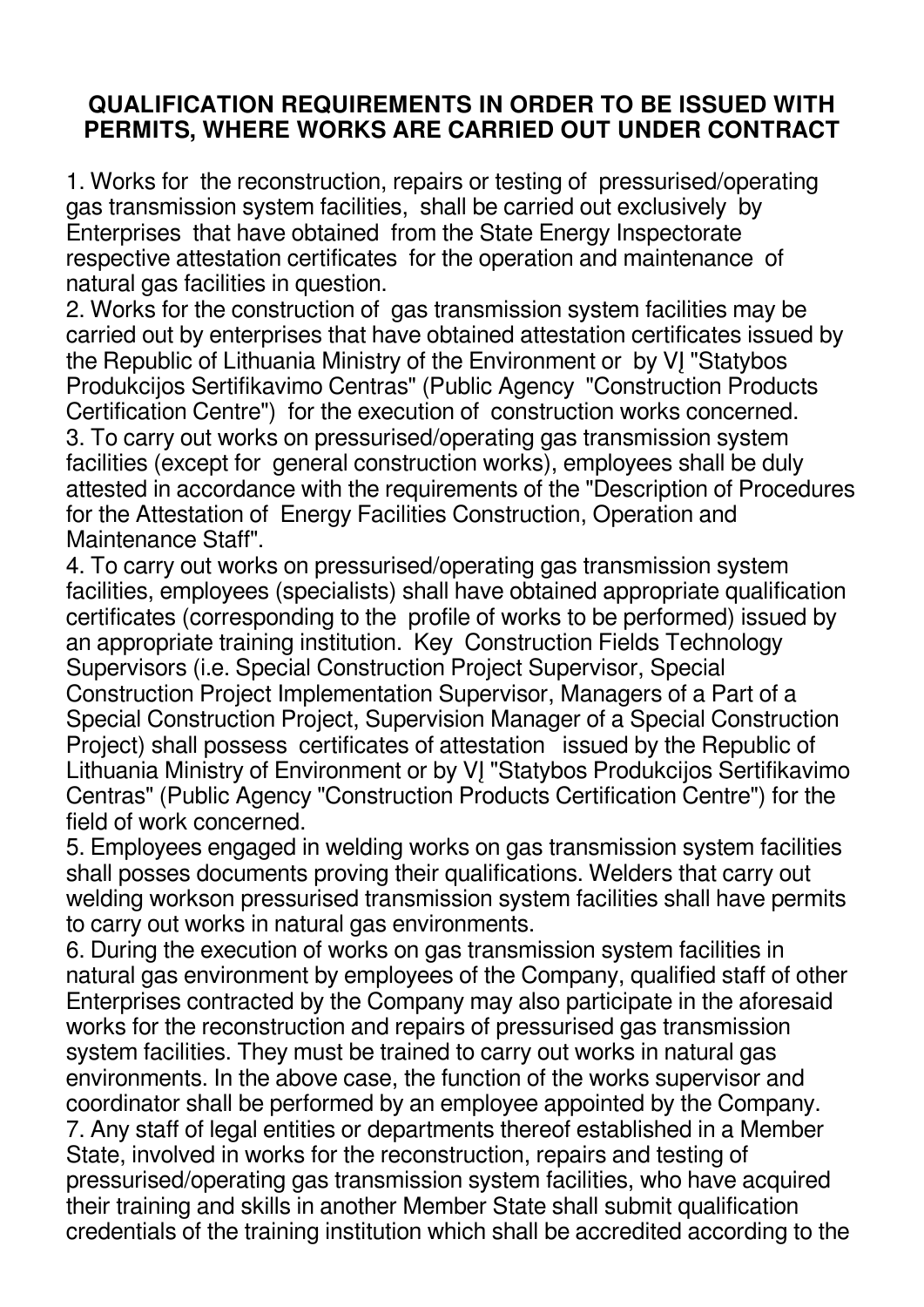standard EN ISO / IEC 17024: 2012 "Conformity assessment. General requirements for bodies operating certification of persons ". 8. Energy workers that were not duly attested in accordance with the established procedure or that do not possess qualification credentials issued by the Member State in question may not carry out works for the construction/installation, operation, or maintenance of energy facilities or equipment, unless the legislation provides otherwise.

## **QUALIFICATION REQUIREMENTS IN ORDER TO BE ISSUED WITH PERMITS WHERE WORKS ARE CARRIED OUT UNDER SERVICE CONTRACTS**

1. To carry out works for the maintenance of pressurised/operating gas transmission system facilities/installations, enterprises shall have obtained from the State Energy Inspectorate respective attestation certificates for the operation and maintenance of natural gas facilities in question.

2. To carry out maintenance and testing works on pressurised gas transmission system facilities/installations, staff in question shall be attested in accordance with the requirements of the "Description of Procedures for the Attestation of Energy Facilities Construction, Operation and Maintenance Staff".

3. Energy staff of legal persons or departments thereof established in one Member State, and involved in works for the maintenance and testing of pressurised/operating gas transmission system facilities, who have acquired their training and skills in another Member State shall submit their qualification credentials from their training institution which shall be accredited according to the standard EN ISO / IEC 17024: 2012 "Conformity assessment. General requirements for bodies operating certification of persons."

4. Energy workers who have not been attested in accordance with the established procedure or who do not possess qualification credentials issued by a Member State may not carry out works for the construction/installation and operation and maintenance of energy facilities and equipment, unless the legislation provides otherwise.

5. Provisions of paragraph 3 shall not apply to legal persons established in a Member State and rendering services under a service contract, a warranty contract and/or repairs contract.

## **QUALIFICATION REQUIREMENTS TO BE ISSUED WITH A PERMIT WHERE WORKS UNRELATED TO THE GAS TRANSMISSION SYSTEM ARE CARRIED OUT IN THE TRANSMISSION SYSTEM FACILITIES/INSTALLATIONS PROTECTION ZONE**

Employees of the Enterprise executing works for the construction of engineering networks under the gas pipelines (thus bypassing them) and employing trenchless technologies (i.e. the horizontal directional drilling methods), shall possess qualification credentials for the performance of